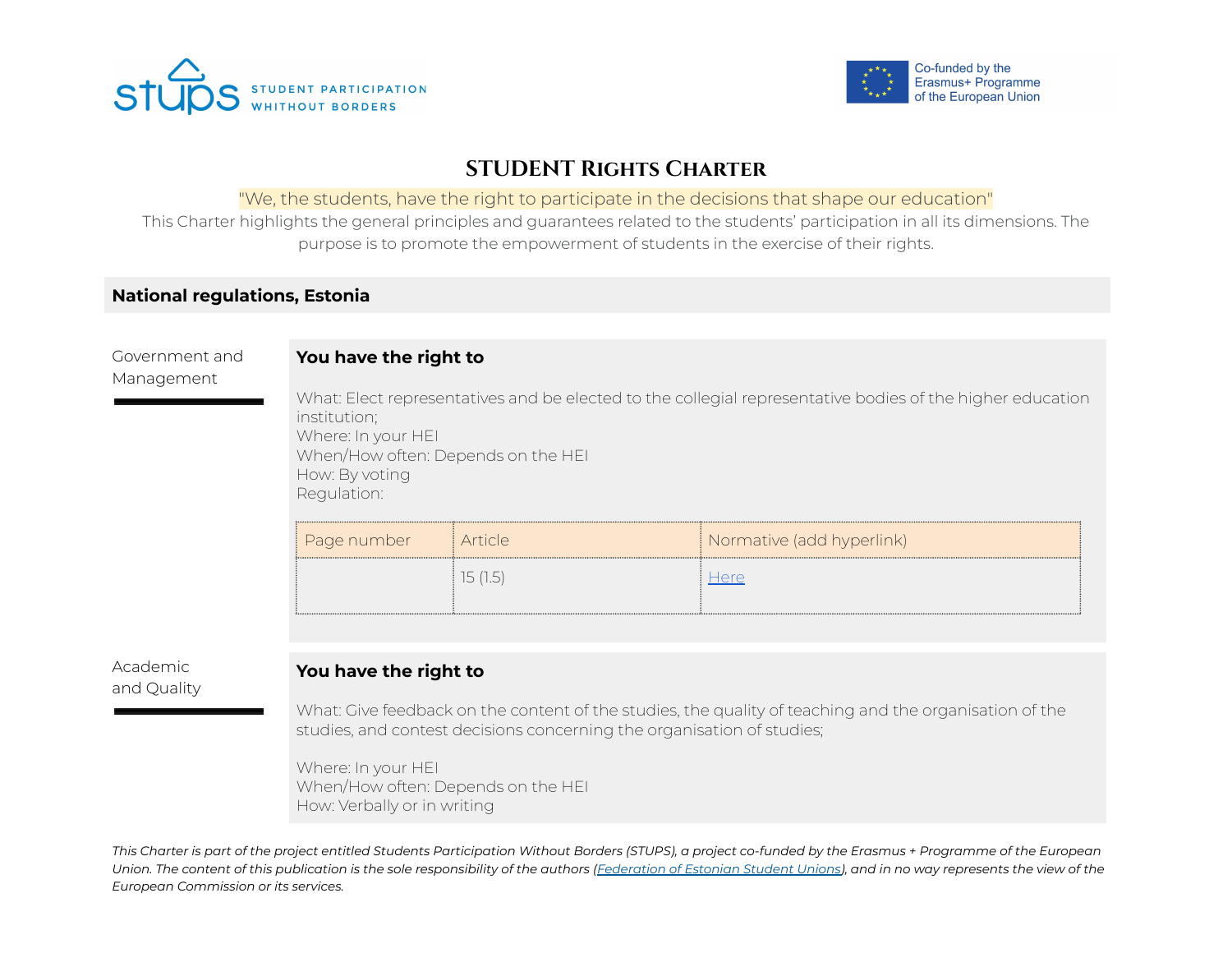#### Regulation:

| Page number | i Article | <i>(A)</i> Normative (add hyperlink) |
|-------------|-----------|--------------------------------------|
|             | 15 (1.4)  |                                      |

#### Social, Cultural and Sports

#### **You have the right to**

What: Conditions necessary for studying, including a safe study environment that supports the attainment of the learning outcomes; Where: - When/How often: - How: - Regulation:

| Page number | <i>i</i> Article | Normative (add hyperlink) |
|-------------|------------------|---------------------------|
|             | ו כו             | Here                      |

#### Equality and Inclusion

#### **You have the right to**

What: For inclusion of students.

1) The students of a higher education institution form the student body whose democratically elected representative body is the student council.

2) The student body exercises the students' right to self-government and independently decides and organises matters of student life based on the students' interests, needs, rights and obligations, supporting the development of the students into enterprising and responsible citizens. Where: In each HEI

This Charter is part of the project entitled Students Participation Without Borders (STUPS), a project co-funded by the Erasmus + Programme of the European Union. The content of this publication is the sole responsibility of the authors *([Federation](https://eyl.ee/) of Estonian Student Unions),* and in no way represents the view of the European Commission or its services.